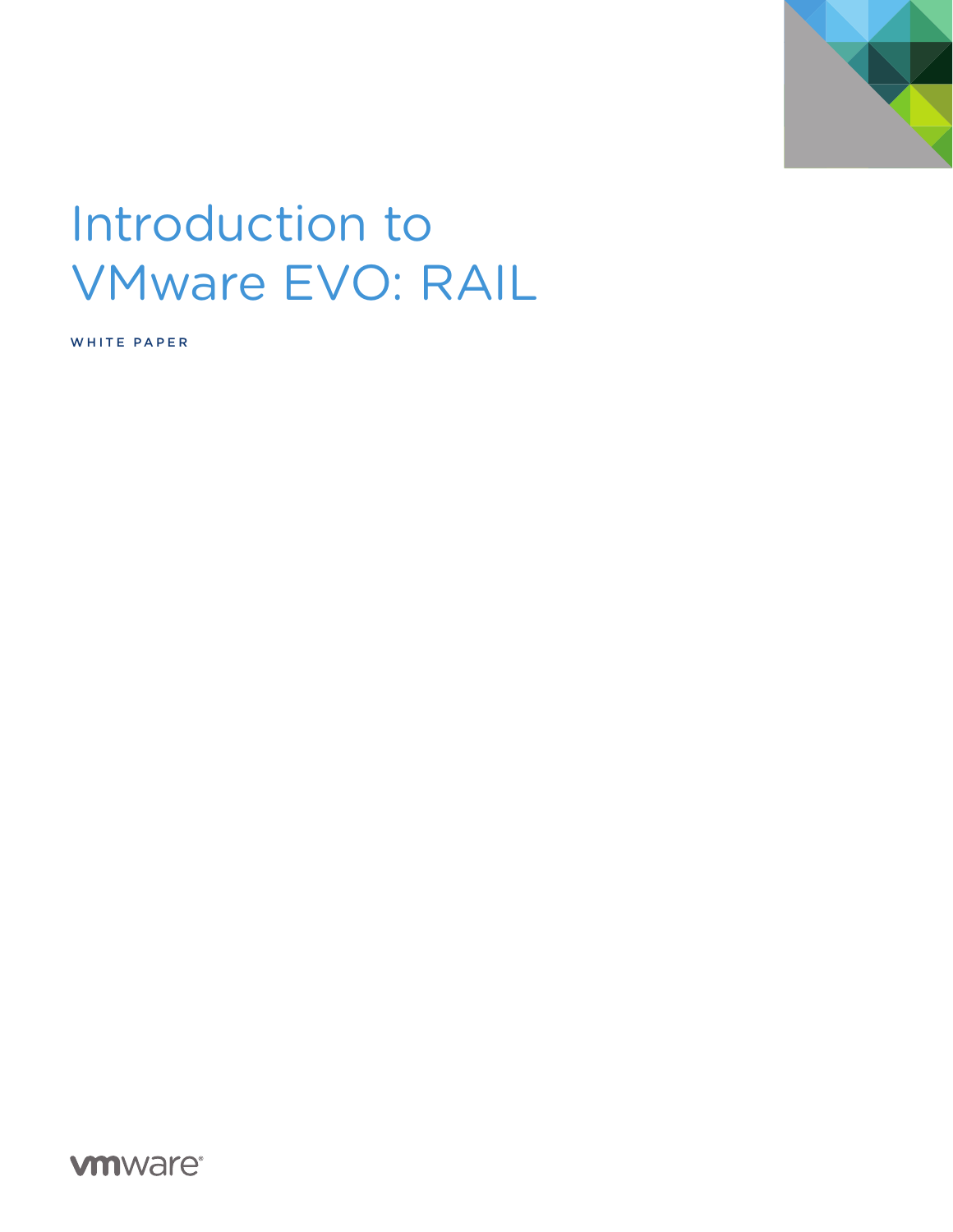## **Table of Contents**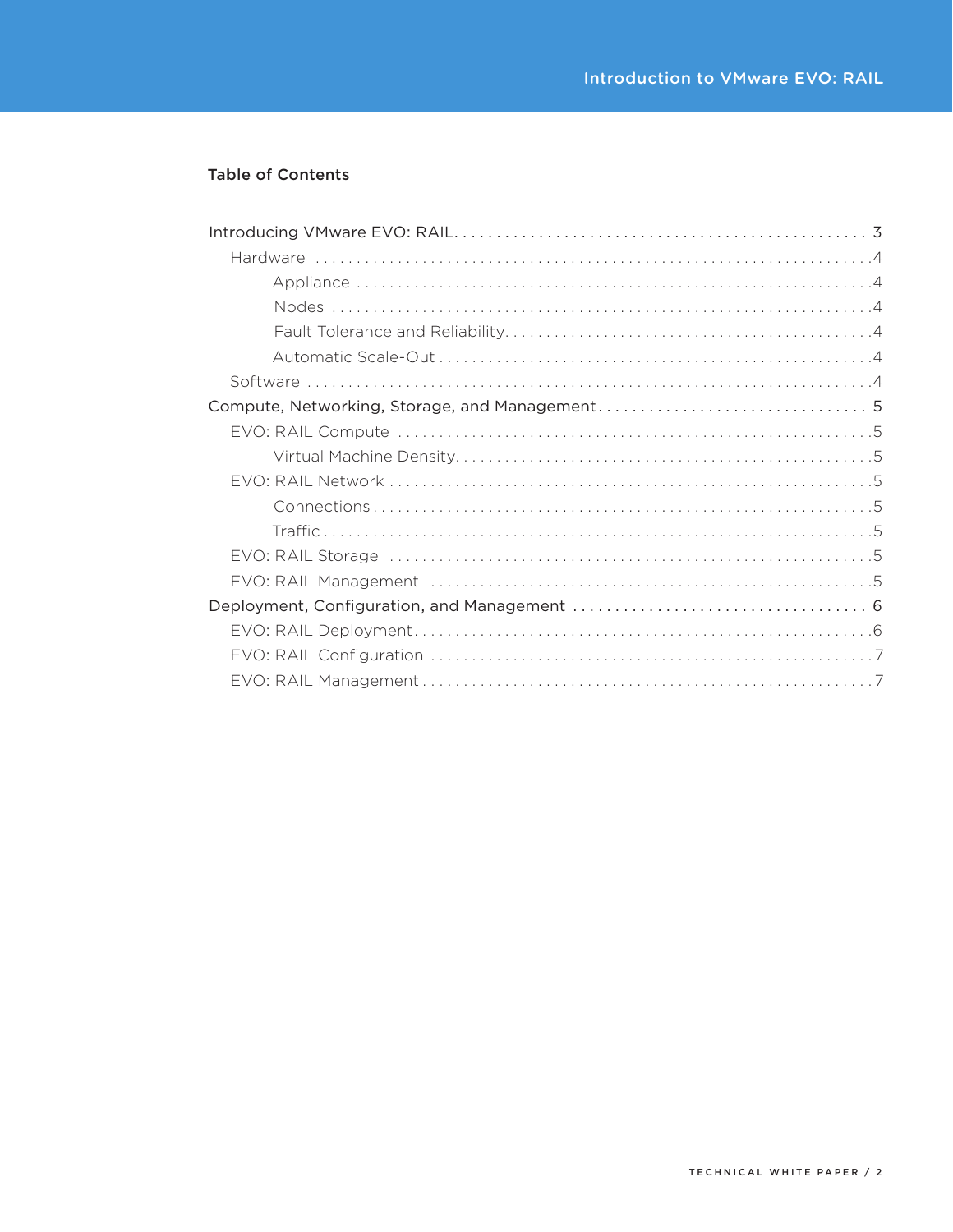## <span id="page-2-0"></span>Introducing VMware EVO: RAIL

VMware EVO: RAIL™ combines compute, networking, and storage resources into a hyper-converged infrastructure appliance to create a simple, easy to deploy, all-in-one solution offered by VMware qualified partners.

## *Simplicity Transformed*

EVO: RAIL enables power-on to VM creation in minutes, radically easy VM deployment, one-click non-disruptive patch and upgrades, simplified management…you get the idea.

## *Software-Defined Building Block*

EVO: RAIL is a scalable Software-Defined Data Center (SDDC) building block that delivers compute, networking, storage, and management to empower private/hybrid-cloud, end-user computing, test/dev, and branch office environments.

## *Trusted Foundation*

Building on the proven technology of VMware vSphere®, vCenter Server™, and VMware Virtual SAN™, EVO: RAIL delivers the first hyper-converged infrastructure appliance 100% powered by VMware software.

## *Highly Resilient by Design*

Resilient appliance design starting with four independent hosts and a distributed Virtual SAN datastore ensures zero application downtime during planned maintenance or during disk, network, or host failures.

## *Infrastructure at the Speed of Innovation*

Meet accelerating business demands by simplifying infrastructure design with predictable sizing and scaling, by streamlining purchase and deployment with a single appliance SKU, and by reducing CapEx and OpEx.

## *Freedom of Choice*

EVO: RAIL is delivered as a complete appliance solution with hardware, software, and support through leading systems vendors; customers choose their preferred brand.

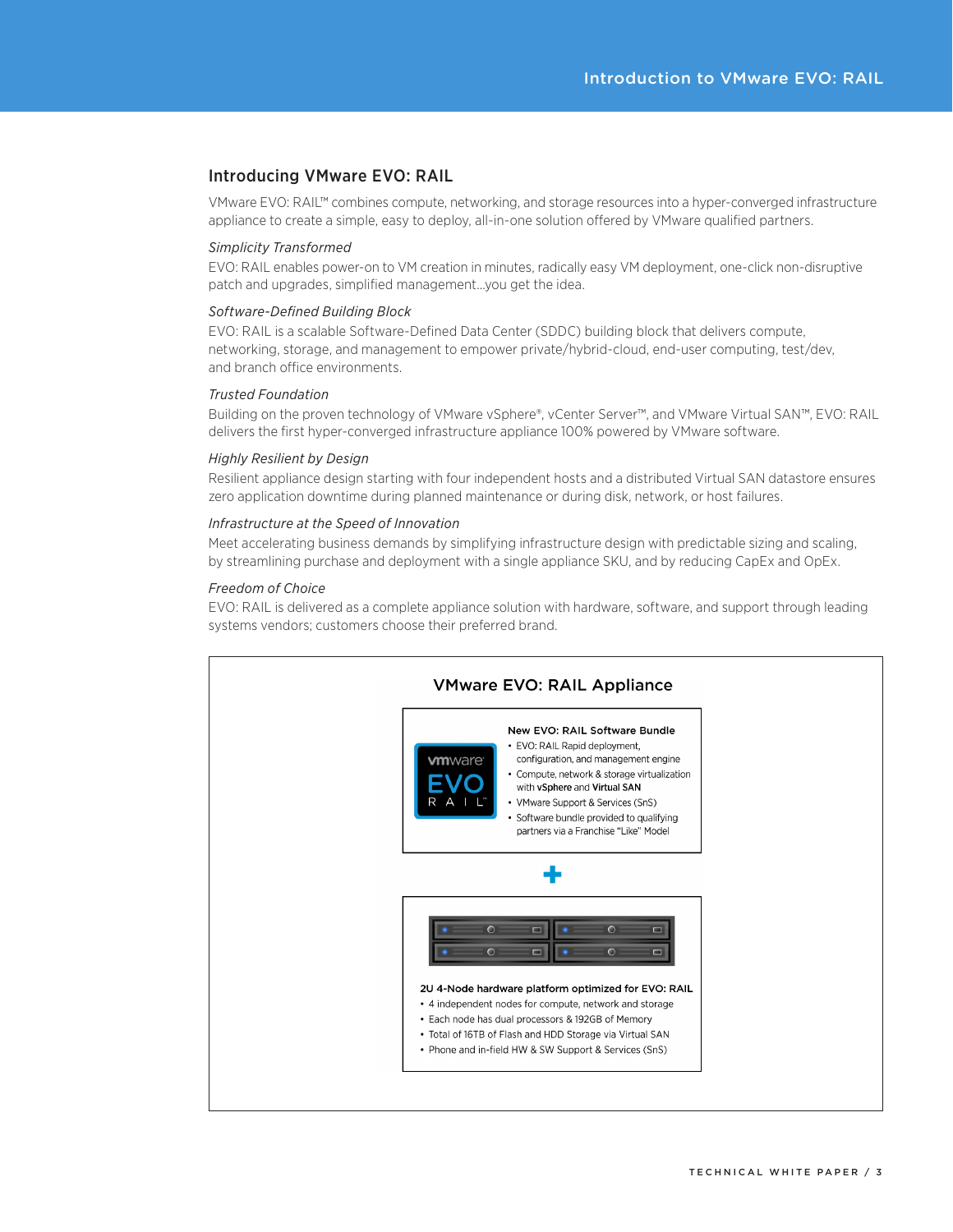#### <span id="page-3-0"></span>Hardware

VMware is not entering the hardware market. The EVO: RAIL software bundle is available to qualifying EVO: RAIL partners. The partner, in turn, sells the hardware with integrated EVO: RAIL software, and provides all hardware and software support to customers.

## *Appliance*

Each EVO: RAIL appliance has four independent nodes with dedicated computer, network, and storage resources and dual, redundant power supplies.

#### *Nodes*

Each of the four EVO: RAIL nodes have:

- Two Intel E5-2620v2 six-core CPUs
- 192GB of memory
- One SLC SATADOM or SAS HDD for the ESXi<sup>™</sup> boot device
- Three SAS 10K RPM 1.2TB HDD for the VMware Virtual SAN™ datastore
- One 400GB MLC enterprise-grade SSD for read/write cache
- One Virtual SAN-certified pass-through disk controller
- Two 10GbE NIC ports (configured for either 10GBase-T or SFP+ connections)
- One 1GbE IPMI port for remote (out-of-band) management

#### *Fault Tolerance and Reliability*

Each EVO: RAIL appliance has the following hardware components and reliability features:

- Four ESXi hosts in a single appliance enables resiliency for hardware failures or maintenance
- Two fully redundant power supplies
- Redundant 2 x 10GbE NIC ports per node for all communication
- ESXi boot device, HDDs, and SSD are all enterprise-grade

## *Automatic Scale-Out*

EVO: RAIL Version 1.0 can scale out to four appliances – for a total of 16 ESXi hosts, 1 Virtual SAN datastore backed by a single vCenter Server and EVO: RAIL instance. EVO: RAIL handles deployment, configuration, and management, allowing the compute capacity and the Virtual SAN datastore to grow automatically. New appliances are automatically discovered and easily added to an EVO: RAIL cluster with a few mouse clicks.

#### Software

EVO: RAIL delivers the first hyper-converged infrastructure appliance 100% powered by VMware's proven suite of core products. The EVO: RAIL software bundle is fully loaded onto the EVO: RAIL qualified partner's hardware. This software bundle is comprised of:

- EVO: RAIL Deployment, Configuration, and Management
- VMware vSphere® Enterprise Plus, including ESXi for compute
- • Virtual SAN for storage
- • vCenter Server™
- vCenter Log Insight™

EVO: RAIL is optimized for the new VMware user as well as for experienced administrators. Minimal IT experience is required to deploy, configure, and manage EVO: RAIL, allowing it to be used where there is limited or no IT staff on-site. As EVO: RAIL utilizes VMware's core products, administrators can apply existing VMware knowledge, best practices, and processes.

EVO: RAIL leverages the same database as vCenter Server, so any changes in EVO: RAIL configuration and management are also reflected in vCenter Server and vice-versa.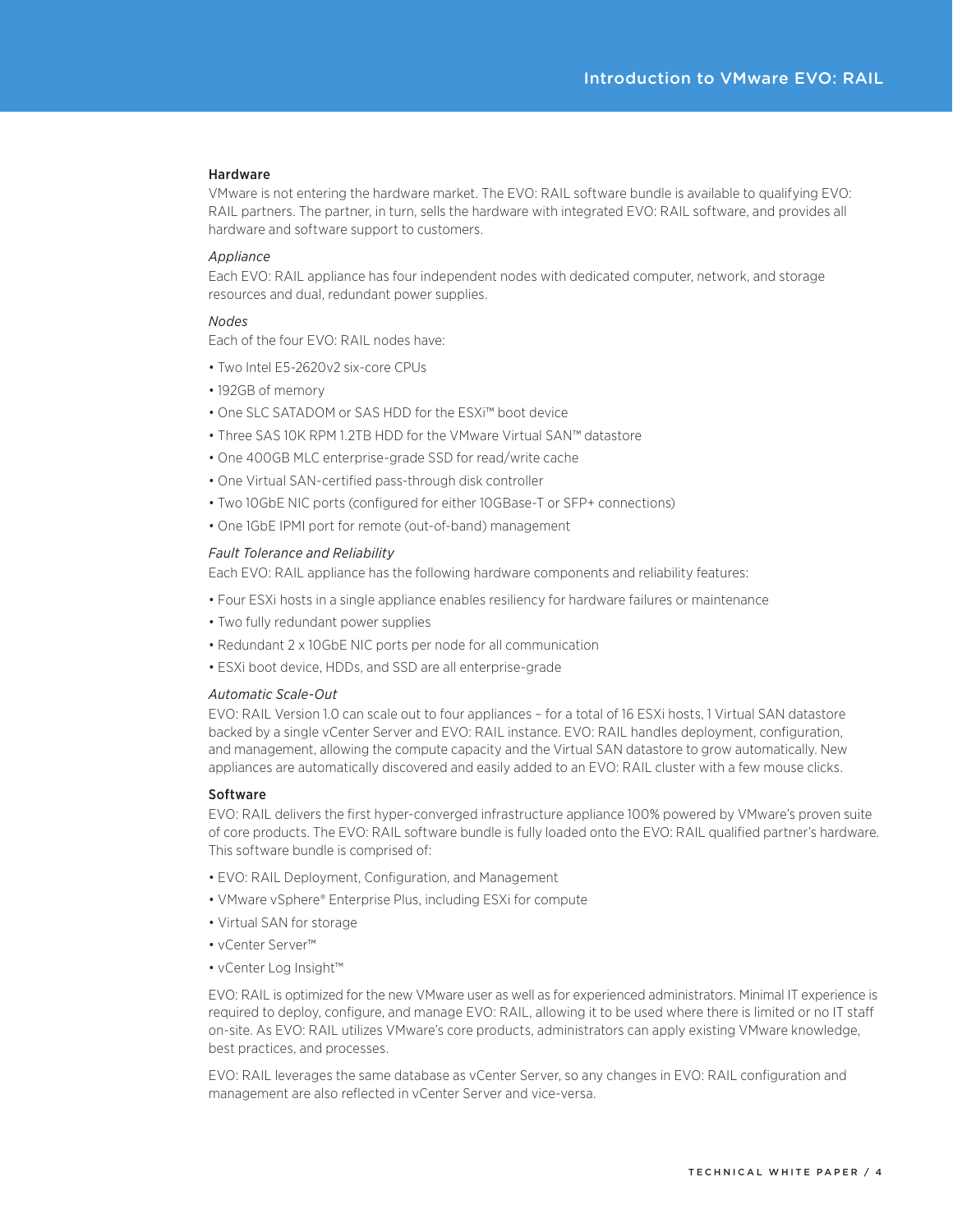## <span id="page-4-0"></span>Compute, Networking, Storage, and Management

## EVO: RAIL Compute

## *Virtual Machine Density*

• EVO: RAIL is sized to run approximately 100 average-sized, general-purpose, data center VMs. Actual capacity varies by VM size and workload. There are no restrictions on application type. EVO: RAIL supports any application that a customer would run on vSphere.

General-purpose VM profile: 2 vCPU, 4GB vMEM, 60GB of vDisk, with redundancy

• EVO: RAIL is optimized for VMware Horizon® View with configuration options that allow up to 250 View VMs on a single EVO: RAIL appliance. Actual capacity varies by desktop size and workload.

Horizon View virtual desktop profile: 2vCPU, 2GB vMEM, 32GB vDisk linked clones

## EVO: RAIL Network

## *Connections*

- Each node in EVO: RAIL has two 10GbE network ports. Each port must be connected to a 10GbE top-of-rack switch that has IPv4 and IPv6 multicast enabled.
- • Remote/lights out management is available on each node through a 1GbE IPMI port that can connect to a management network. NOTE: In some configurations, there may be additional 1GbE ports that are covered and disabled.

## *Traffic*

- EVO: RAIL supports four types of traffic: Management, vSphere vMotion®, Virtual SAN, and Virtual Machine. Traffic isolation on separate VLANs is recommended for vSphere vMotion, Virtual SAN, and VMs. EVO: RAIL Version 1.0 does not put management traffic on a VLAN.
- • IPv4 and IPv6 multicast must be enabled on the top-of-rack switch(es). EVO: RAIL's automated scale-out feature uses IPv6. (It is not required for your complete network to support IPv6.)
- VLANs are not required when customizing a EVO: RAIL configuration; however, they are highly recommended. When using the *Just Go!* option, it is assumed VLANs are configured.

## EVO: RAIL Storage

EVO: RAIL creates a single Virtual SAN datastore from all local HDDs on each ESXi host in a EVO: RAIL cluster. Virtual SAN read caching and write buffering uses SSD capacity. Total storage capacity is 16TB per EVO: RAIL appliance:

- 14.4TB HDD capacity (approximately 13TB usable) per appliance, allocated to the Virtual SAN datastore for virtual machines
- 1.6TB SSD capacity per appliance for read/write cache
- Size of pre-provisioned management VM: 30GB

## EVO: RAIL Management

EVO: RAIL enables deployment, configuration, and management through a new, intuitive HTML5-based user interface showcased in the next section. EVO: RAIL provides new non-disruptive updates for VMware software with zero downtime and automatic scale-out of EVO: RAIL appliances.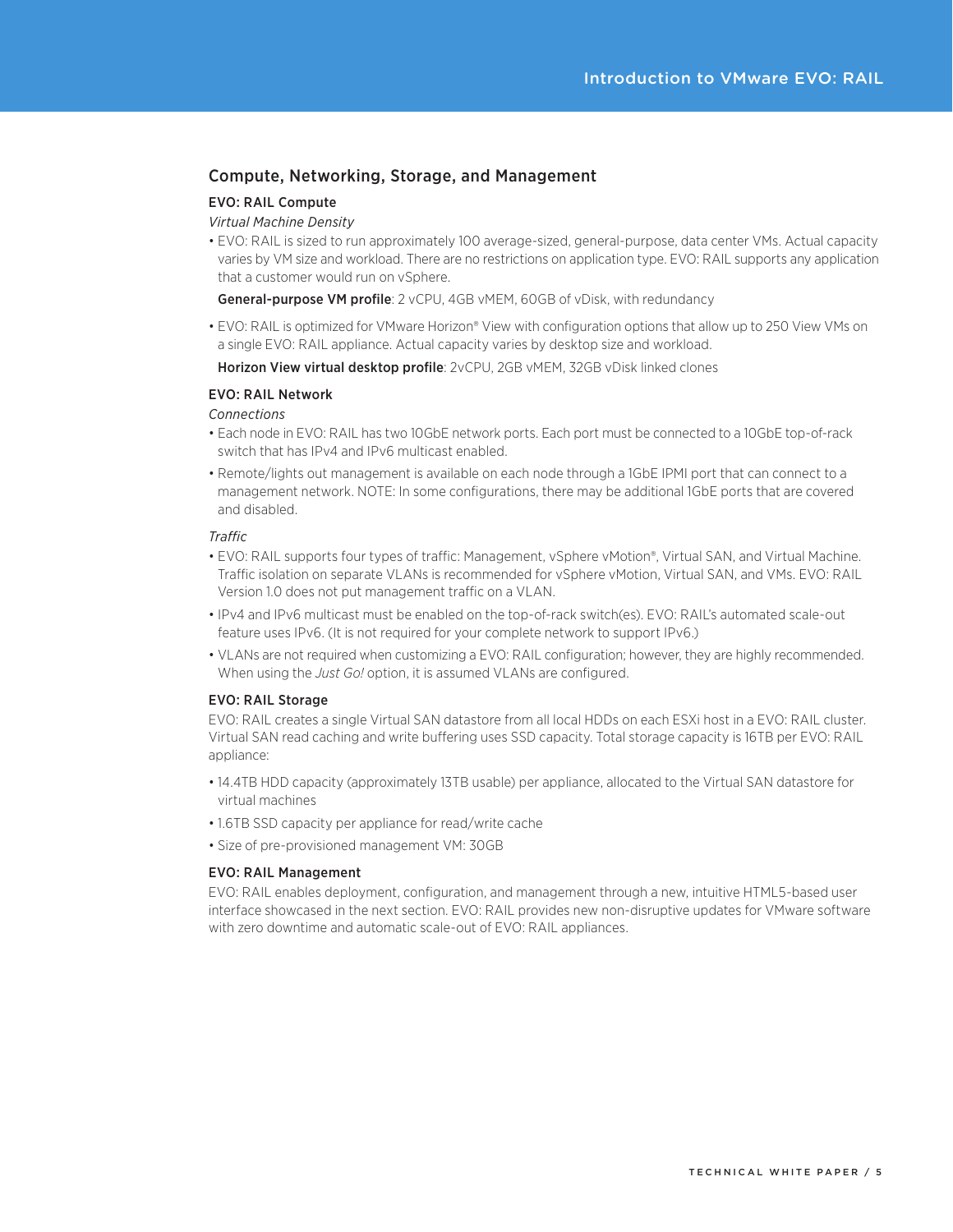## <span id="page-5-0"></span>Deployment, Configuration, and Management

## EVO: RAIL Deployment

EVO: RAIL deployment is simple, with just four steps:

- Step 1. Decide on EVO: RAIL network topology (VLANs and top-of-rack switch). Important instructions for your top-of-rack switch are provided in the EVO: RAIL User Guide.
- Step 2. Rack and cable: connect the 10GbE adapters on EVO: RAIL to the 10GbE top-of-rack switch.

Step 3. Power on EVO: RAIL.



**Figure 1**. Rear view of one deployment of EVO: RAIL to a top-of-rack switch (varies by appliance vendor)

Step 4. Connect a client workstation/laptop to the top-of-rack switch and configure the network address to talk to EVO: RAIL. Then browse<sup>1</sup> to the EVO: RAIL IP address, for example https://192.168.10.200:7443.

| vmware <sup>®</sup><br><b>FVO</b><br>RAIL                                                                                        |  |
|----------------------------------------------------------------------------------------------------------------------------------|--|
| Hello, my name is EVO:RAIL                                                                                                       |  |
| Let's make compute, network, storage, and management quick and easy.<br>In minutes you will be ready to create virtual machines. |  |
| Are you ready?                                                                                                                   |  |
| Yes, Let's Go!                                                                                                                   |  |
|                                                                                                                                  |  |

**Figure 2**. Initial user interface

<sup>1</sup> Firefox, Chrome, and IE 10+ are all supported. For specific IE instructions, see the EVO: RAIL User Guide.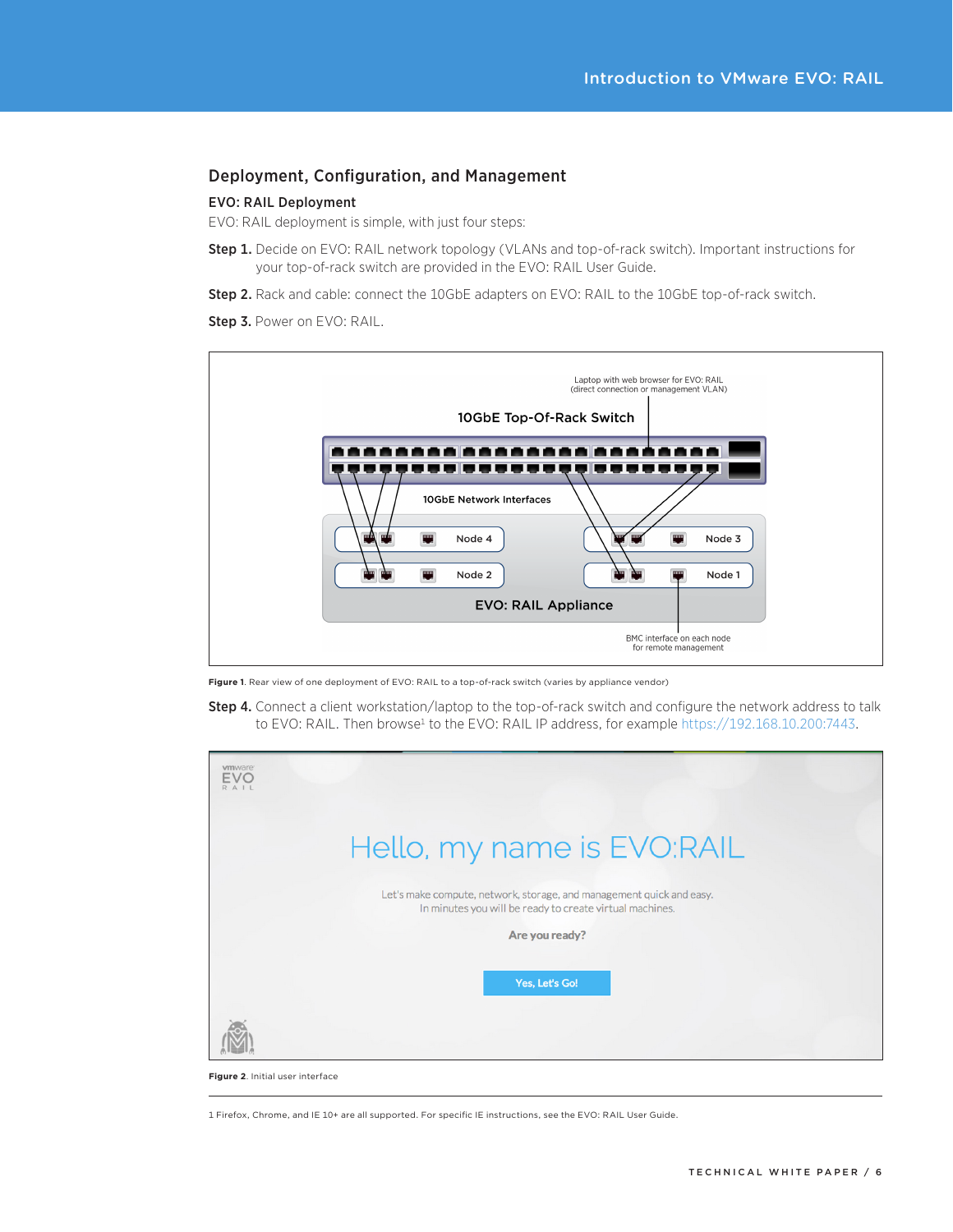## <span id="page-6-0"></span>EVO: RAIL Configuration

EVO: RAIL Configuration has three options: *Just Go!* or *Customize Me!* or *Upload Configuration File*.

With *Just Go!*, EVO: RAIL automatically configures a default set of IP addresses and hostnames for extremely fast deployment in a green-field scenario. Configure your TOR switch and click the *Just Go!* button. All you have to create are two passwords.

With *Customize Me!*, customers can specify the following configuration parameters:

- Hostnames for vCenter Server and ESXi hosts naming scheme
- Networking (IP ranges and/or VLAN ID): ESXi, Virtual SAN, vSphere vMotion, vCenter Server, VM Networks
- Passwords: ESXi hosts and vCenter Server; optional Active Directory authentication
- Globals: Time zone; your existing NTP, DNS, and Proxy servers; logging: vCenter Log Insight or third-party syslog server

With *Upload Configuration File*, an existing json configuration file can be selected and uploaded.

EVO: RAIL verifies the configuration data, and then builds the appliance. EVO: RAIL implements data services, creates the new ESXi hosts, and configures vCenter Server. The final screen contains the link to EVO: RAIL Management.

#### EVO: RAIL Management

EVO: RAIL Management provides a dashboard to view all virtual machines and arrange them with sorting and filtering. Users create virtual machines with only a few clicks to select the guest OS, VM size, VLAN, and security options. EVO: RAIL simplifies virtual machine sizing by offering single-click small, medium, and large configurations, as well as single-click security policies.

EVO: RAIL Management revolutionizes live compute management with health monitors for CPU, memory, storage, and VM usage for entire EVO: RAIL clusters, individual appliances, and individual nodes. EVO: RAIL Management streamlines log collection, licensing, and offers language choice for globalization. It also provides notifications and tracks tasks.

EVO: RAIL Management radically simplifies scale-out. Increasing compute, networking, and storage resources is as easy as powering up a new appliance to join an existing EVO: RAIL cluster. EVO: RAIL automatically distributes the configuration to seamlessly add new appliances with zero additional configuration.

EVO: RAIL Management allows users to check for vCenter, ESXi, and EVO: RAIL software upgrades. EVO: RAIL downloads and installs any patches for these VMware products. With a minimum of four independent ESXi hosts in an EVO: RAIL cluster, updates are non-disruptive and require zero downtime.



**Figure 3**. Health monitoring